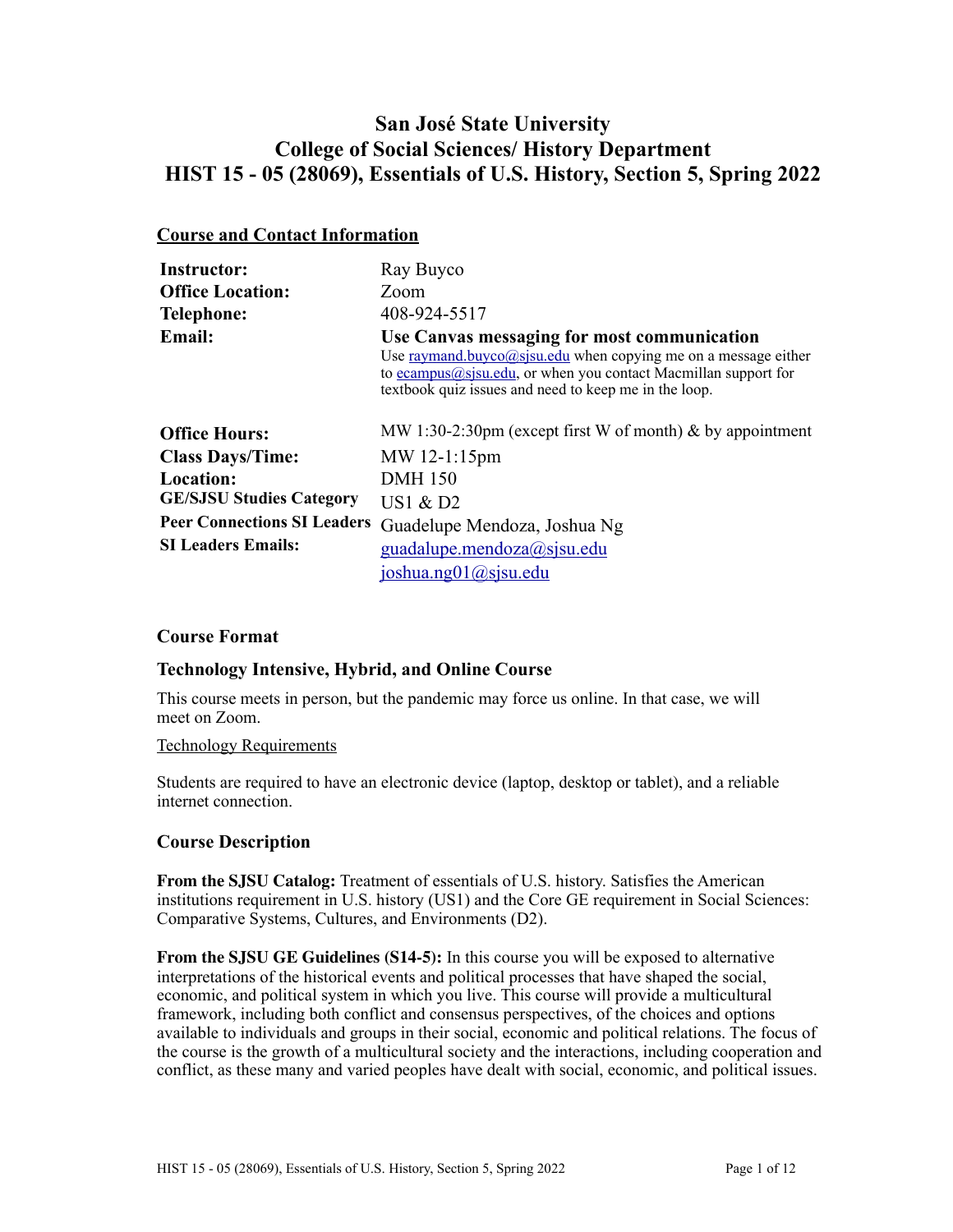### **Learning Outcomes and Course Goals**

#### **GE Learning Outcomes (GELO):**

Upon successful completion of this course, students will be able to:

1. GELO 1 (US1): Describe the principal events, developments, ideas, politics, and international relations in all the territories now in the United States from the beginnings of this society until the present. While considering these topics, students will be asked to analyze certain subtopics. Assessed by multiple-choice and essay exams, and written analyses on primary sources followed up with online and in-class discussions.

2. GELO 2 (D2): Place contemporary developments in cultural, historical, environmental, and spatial contexts. Assessed by written analyses on primary sources, and quizzes on the reading.

3. GELO 3 (D2): Identify the dynamics of ethnic, cultural, gender/sexual, age-based, class, regional, national, transnational, and global identities and the similarities, differences, linkages, and interactions between them. Assessed by written analyses on primary sources, online and in-class discussions, and multiple-choice and essay exams.

4. GELO 4 (D2): Evaluate social science information, draw on different points of view, and formulate applications appropriate to contemporary social issues. Assessed by written analyses on primary sources, book activity, quizzes on the reading, multiple-choice and essay exams.

5. GELO 5 (D2): Compare and contrast two or more ethnic groups, cultures, regions, nations, or social systems in the context of U.S. history. Assessed by written analyses on primary sources, quizzes on the reading. online and in-class discussions, and multiplechoice and essay exams.

#### **Course Learning Outcomes (CLO)**

Upon successful completion of this course, students will be able to:

1. CLO 1: Distinguish between primary and secondary materials and decide when to use each. Assessed by written analyses on primary sources, and in-class activity.

2. CLO 2: Develop a methodological practice of sifting, analyzing, ordering, synthesizing, and interpreting evidence. Assessed by written analyses on primary sources, online and in-class discussions, and multiple-choice and essay exams.

3. CLO 3: Identify and summarize other scholars' historical arguments. Assessed by inclass polls, quizzes on the reading, and multiple-choice and essay exams.

4. CLO 4: Apply historical knowledge and analysis to contribute to contemporary social dialogue. Assessed by in-class polls, written analyses on primary sources, and class activities.

5. CLO 5: Generate a historical argument that is reasoned and based on historical evidence selected, arranged, and analyzed. Assessed by written analyses on primary sources and multiple-choice and essay exams.

6. CLO 6: Read the history text, study and take notes and then apply the knowledge in class. Assessed by in-class activities, multiple-choice and essay exams.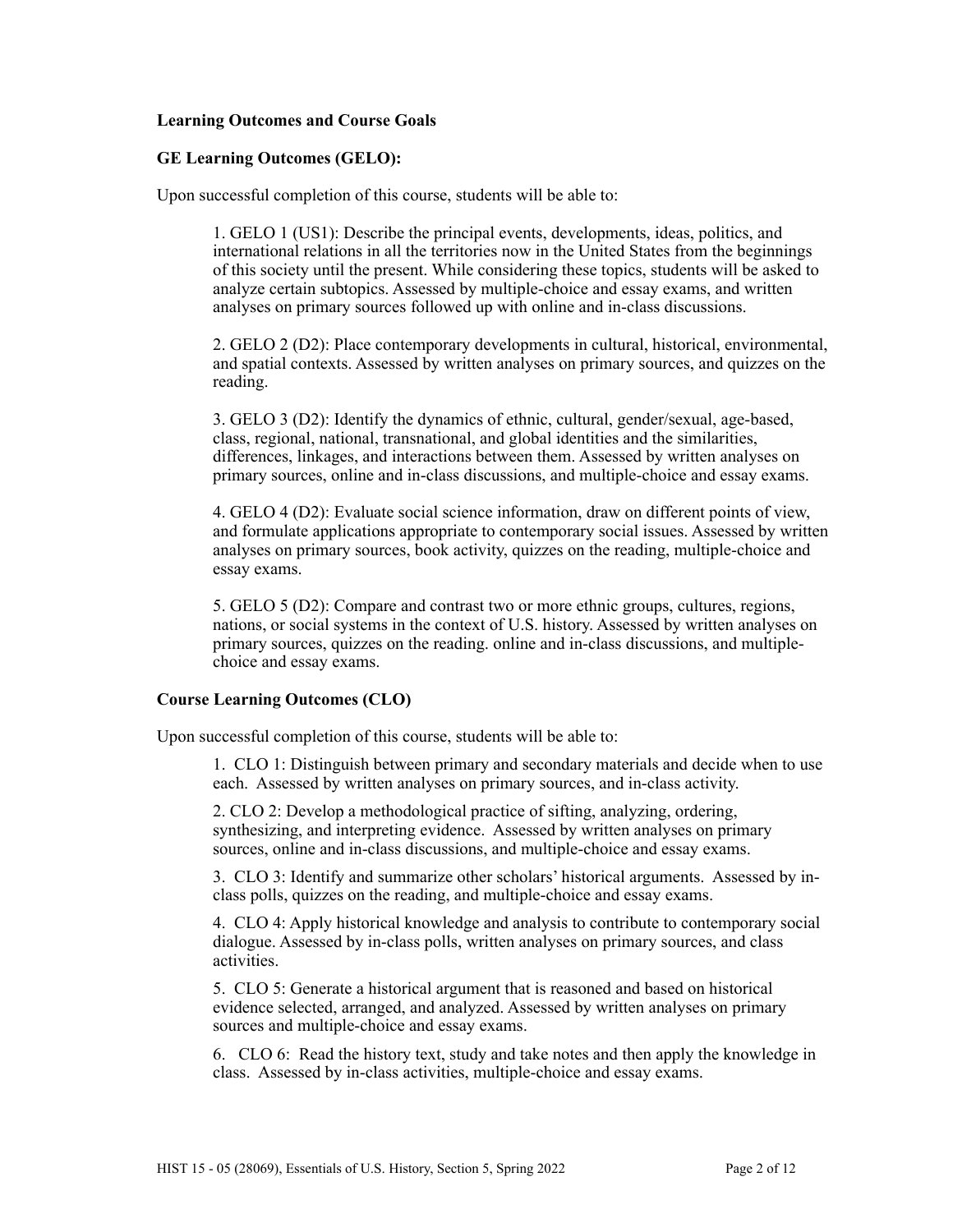# **Course Goals**

CG1: Courses in American Institutions should meet one or more of the following requirements: U.S. History, U.S. Constitution, and California Government. Students enrolled in these courses should be exposed to alternative interpretations of the historical events and political processes that have shaped the social, economic, and political systems in which they live.

CG2: Courses in American Institutions will provide a multicultural framework, including both conflict and consensus perspectives, of the choices and options available to individuals and groups in their social, economic, and political relations. The focus of the courses is the growth of a multicultural society and the interactions, including cooperation and conflict, as these many and varied peoples have dealt with social, economic, and political issues.

CG3: Social Science sources should increase the student's understanding of human behavior and social interaction in the context of value systems, economic structures, political institutions, social groups, and natural environments.

# **Required Texts/Readings**

# **Textbook**

Required: Rebecca Edwards; Eric Hinderaker; Robert O. Self; James A. Henretta, *LaunchPad for America's Histor*y (Six Months Access) 10E, ISBN-9781319305215. You will access quizzes and other homework through Canvas. \*\*Use the same log in email and password you use for Canvas when you create your Launchpad account.

(Available in the Spartan Bookstore)

# **Other Required Readings (Available in the Spartan Bookstore)**

Douglass, Frederick, *Narrative of the Life of Frederick Douglass, An American Slave*, 3nd ed., (Boston: Bedford/St. Martin's, 2003), ISBN: 9781319048891

Moody, Anne, *Coming of Age in Mississippi,* (New York: Random House, 1992), ISBN: 9780440314882

(Available in the Spartan Bookstore)

# **Other equipment / material requirements**

You will need access to a computer, iPad or other device and a good connection to the internet to complete the weekly homework assignments on Canvas.

# **Course Requirements and Assignments**

SJSU classes are designed such that in order to be successful, it is expected that students will spend a minimum of forty-five hours for each unit of credit (normally three hours per unit per week), including preparing for class, participating in course activities, completing assignments, and so on. More details about student workload can be found in [University Policy S12-3](http://www.sjsu.edu/senate/docs/S12-3.pdf) at [http://](http://www.sjsu.edu/senate/docs/S12-3.pdf) [www.sjsu.edu/senate/docs/S12-3.pdf.](http://www.sjsu.edu/senate/docs/S12-3.pdf)

NOTE that University policy F69-24 at <http://www.sjsu.edu/senate/docs/F69-24.pdf>states that "Students should attend all meetings of their classes, not only because they are responsible for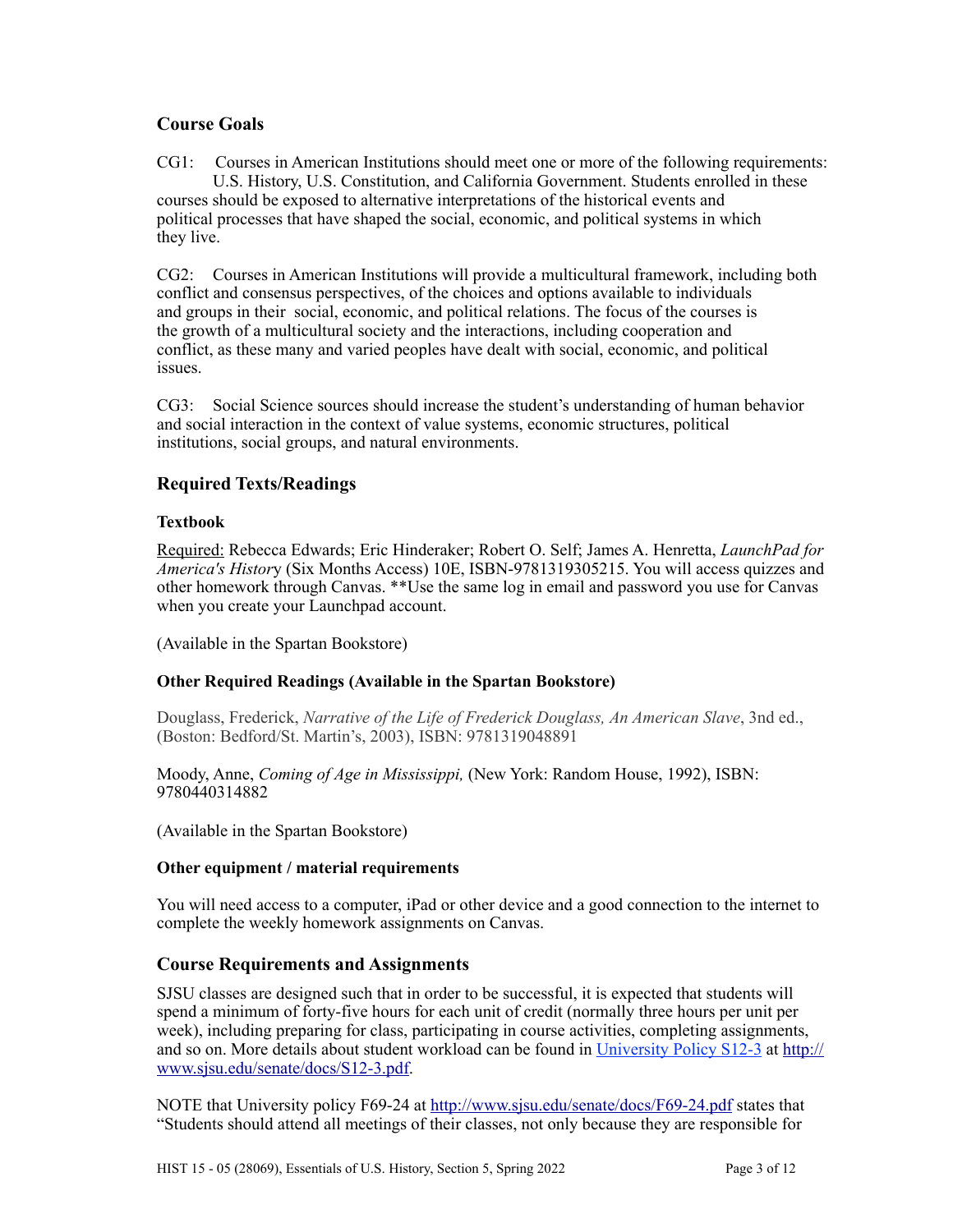material discussed therein, but because active participation is frequently essential to insure maximum benefit for all members of the class. Attendance per se shall not be used as a criterion for grading."

# **1.) Honesty Agreement:**

Students must review and sign an honesty agreement before they can participate in this course.

# **2.) In-Class Lecture Quizzes (10% of grade):**

Open note, timed multiple choice quizzes, focusing on themes covered in lecture and discussion, given regularly sometime during class. Students will be allowed to use their own handwritten class notes, but will not be allowed to surf the web. \*\*\*These quizzes must only be taken while physically present in class. *Taking the quizzes without being physically present will be considered academic dishonesty.*

# **3.) Midterm & Final\* Exams (40% of grade):**

Essay questions focusing on themes covered in lecture and discussion.

The midterm and final exams will be conducted in-class during a specified date and time (see course schedule), and students will be allowed to use one page, front and back, of their own handwritten notes only. You will turn in these notes along with your exam.

\*Final Exam is not cumulative except for the cumulative essay question, and that will satisfy the following requirement:

*"*Faculty members are required to have a culminating activity for their courses, which can include a final examination, a final research paper or project, a final creative work or performance, a final portfolio of work, or other appropriate assignment."

# \***\*Protocol on in-class Exams:**

1.) Bring a clean, greenbook to the exam and give it to the professor.

2.) Put all your electronic devices (phone, tablet, computer, apple watch, cameras etc.) in your backpack. Put everything else in your backpack except your writing instrument, and one page of handwritten notes.

3.) Leave your backpack in the front of the classroom.

4.) Collect the exam and a greenbook from the professor and sit down to take the exams.

If the Pandemic forces us online, we will use Lockdown Browser w/webcam.

# \*\*\***Preparing for quizzes & exams:**

- 1) Review notes from lectures after every class and weekly
- 2) Go to SI Sessions regularly (optional, but highly recommended)
- 3) Think about broader issues and connections between all of the material covered in the course.
- 4) Condense your notes to one hand written page, front and back, the weekend before the exams.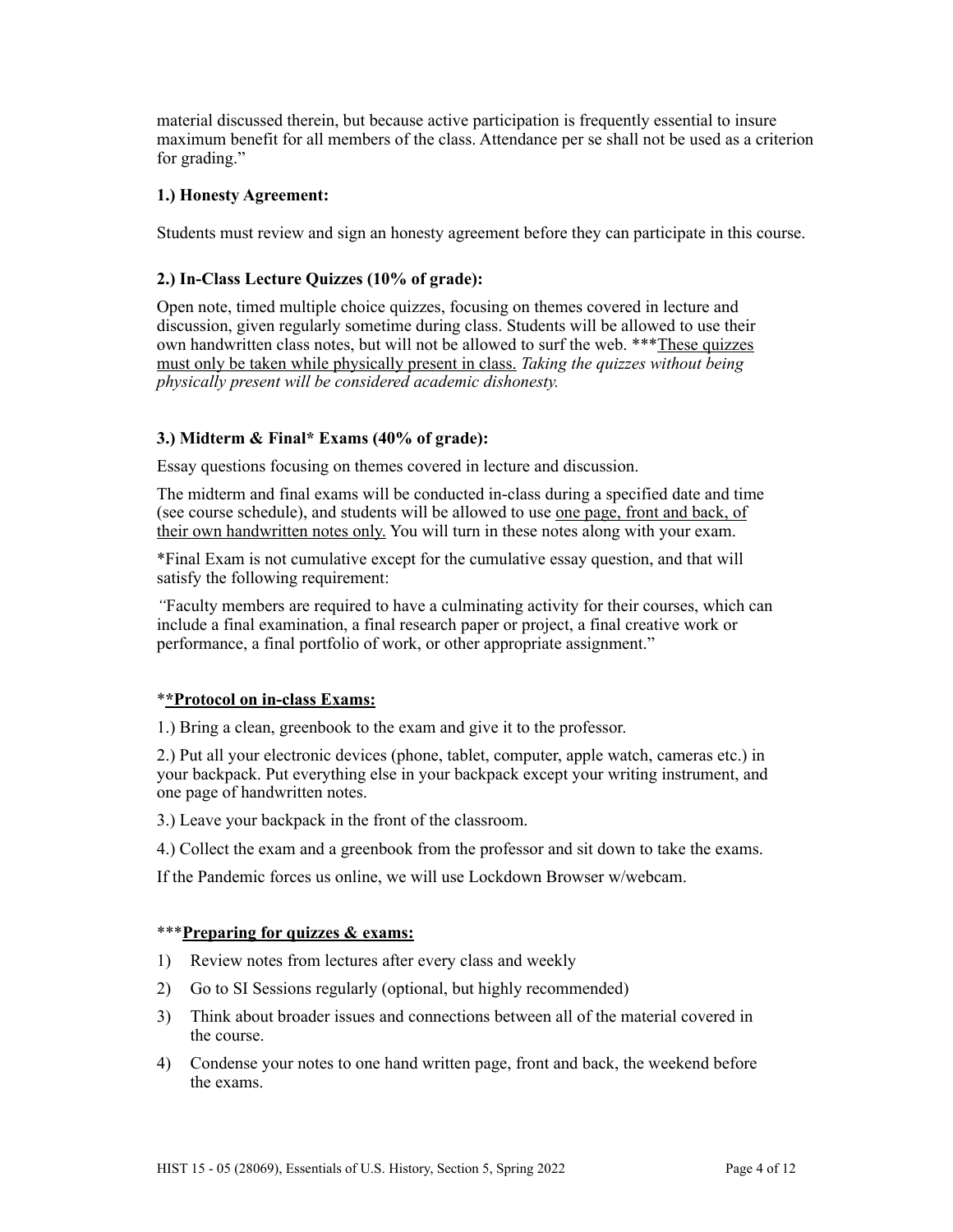# **3.) Semester Paper (15% of grade):**

Paper: Students will write a 3-4 page history paper, using at least two primary sources (documents) either from our online reader (found in the ebook), *Narrative of the Life of Frederick Douglass* or *Coming of Age in Mississippi* (counts as one each) or other relevant primary sources. Question on the definition of a primary source? **[https://](https://www.thesaurus.com/e/writing/primary-source-vs-secondary-source/?itm_source=parsely-api) [www.thesaurus.com/e/writing/primary-source-vs-secondary-source/?](https://www.thesaurus.com/e/writing/primary-source-vs-secondary-source/?itm_source=parsely-api) [itm\\_source=parsely-api](https://www.thesaurus.com/e/writing/primary-source-vs-secondary-source/?itm_source=parsely-api)**

*No secondary sources are to be used*. The goal is to analyze your selected primary sources individually and collectively, and then write an argument and historical narrative based on that analysis.

### **4.) Chapter Reading, Primary Source Reading and All Assigned Online Quizzes (20% of grade):**

You should come to class having done all the assigned Textbook chapter and Macmillan Launchpad quizzes by the due date.

Read the weekly assigned primary sources and take the associated Macmillan quizzes by the due date. Be prepare to answer discussion questions at the end of the sources in class. The purpose of this assignment is to prepare you for discussion.

Note: You cannot make up a quiz, so be sure you complete it on time.

### **5.) In-class Activities and Canvas Discussions and Quizzes and Homework on**  *Narrative of the Life of Frederick Douglass, An American Slave* **&** *Coming of Age in Mississippi* **(15%):**

There are regular discussions on Canvas that you will be required to participate in. We will also have discussions in class. Expressing your take and analysis on the material will help you in terms of having a complete understanding the material. You will also aid to the collective understanding of the material.

Take advantage of opportunities to participate. Here are excellent ways of contributing to the class: listening carefully to others, sharing your ideas, asking questions, responding to others' thoughts, participating in small group activities.

You will submit ten discussion "questions and observations" for each of the books (canvas) participate in online discussions on Canvas.

*The quizzes for the two books will be in-class, and are closed book*, closed notes (see class schedule). \*\*\*These quizzes must only be taken while physically present in class. *Taking the quizzes without being physically present will be considered academic dishonesty.*

Being unprepared to discuss the book will further damage your participation and exam grades.

\*\*\*Note on Missing Scheduled Exams: A valid, documented excuse, is required to make up quizzes and exams. For example, if sick, a doctor's note is required. Excuses for required academic or athletic events that interfere with classwork or exams must be authorized by an administrator or an appropriate counselor or faculty member in writing, well in advance.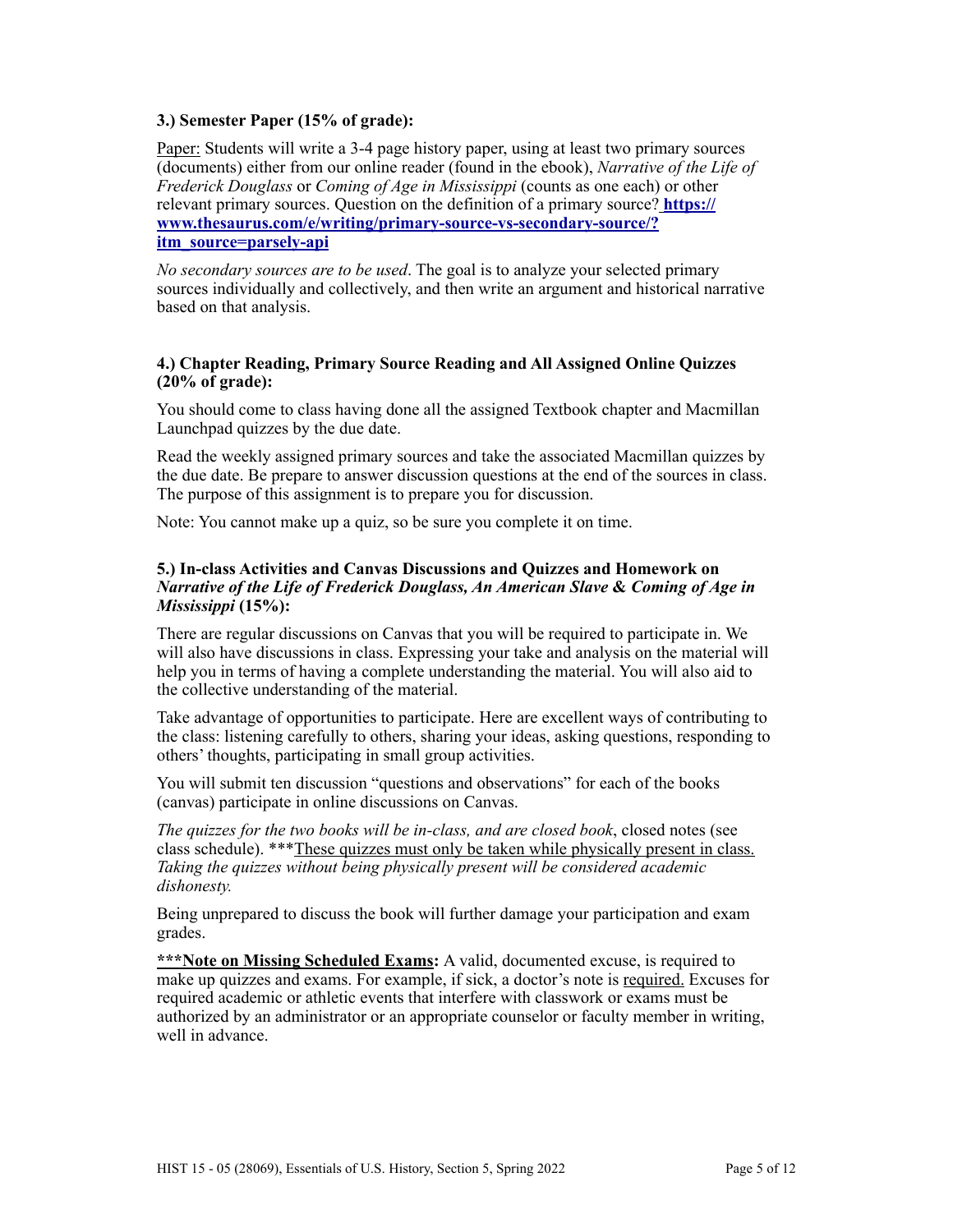# **Final Examination or Evaluation**

Final Exam is not cumulative except for the cumulative essay question, and that will satisfy the following requirement:

University policy S17-1

"Faculty members are required to have a culminating activity for their courses, which can include a final examination, a final research paper or project, a final creative work or performance, a final portfolio of work, or other appropriate assignment."

#### Academic Dishonesty

Students who are suspected of cheating during an exam or quiz will be referred to the Student Conduct and Ethical Development office and depending on the severity of the conduct, will receive a zero on the assignment or a grade of F in the course. Grade Forgiveness does not apply to courses for which the original grade was the result of a finding of academic dishonesty.

#### **Grading Policy**

Grading will be A-F. Final course grades will be assigned based on the following scale; grades below 60% will be considered failing ("F"):<br>A plus =  $98 - 100\%$ B plus =  $88 - 89.9\%$  C plus =  $78 - 79.9\%$  D plus =  $68 - 69.9\%$  $A = 92 - 97.9\%$  B =  $82 - 87.9\%$  C =  $72 - 77.9\%$  D =  $62 - 67.9\%$ A minus =  $90 - 91.9\%$  B minus =  $80 - 81.9\%$  C minus =  $70 - 71.9\%$  D minus =  $60 - 61.9\%$ 

# Grade Symbols and Values:

A plus: 4.0; A: 4.0; A minus: 3.7; B plus: 3.3; B: 3.0; B minus: 2.7; C plus: 2.3; C: 2.0; C minus: 1.7; D plus: 1.3; D: 1.0; D minus: .7; F: 0

**\*Caution:** Canvas grades can be misleading until the very end of the semester as the final, the last Macmillan grade sync, in-class Activities, and other assignment grades need to be factored in. Feel free to come to office hours or make an appointment to discuss your progress in this course.

**\*\*Note:** Under certain circumstances, and regardless of the percentage points listed above, a student's contributions and academic curiosity (or lack thereof) may influence that student's final grade beyond the listed scope. In other words, students who do not come to class and regularly participate in discussions may find their final grade significantly reduced to reflect the full scope of class involvement. An "A" grade requires more than good test-taking and essay-writing.

#### Grade Checks

In general, you should keep track of your own grade by checking Canvas, and/or keeping your returned assignments, noting the scores, and using the course grading breakdown listed above. If you need formal verification of your grade (for paperwork associated with a scholarship, student organization, etc.), you should Canvas message me at least 24 hours ahead of time to let me know you'll be bringing grade check paperwork to class or to office hours or to make an appointment. If you ask me in class with no advance notice, I will not be able to provide a grade estimate for you. In general I do not discuss grades by email; I prefer discussing grades during office hours or by appointment.

We can discuss specific questions/concerns about assignment/exam grades on Canvas by Canvas message, but it is always better to meet on Zoom.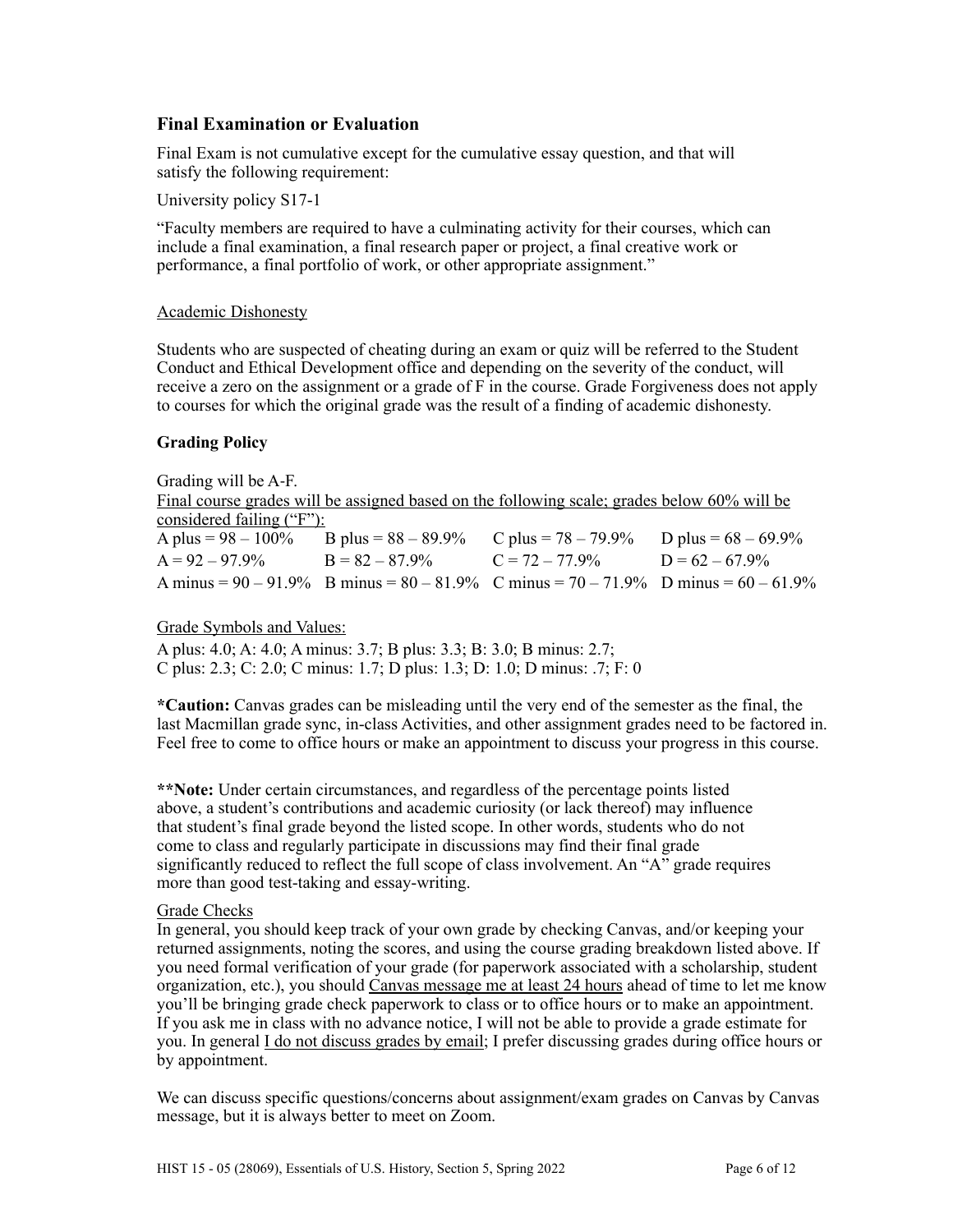Contact Professor Buyco by Canvas prior to the time an assignment is due if you need an extension because of illness or other reasons. You will need a documented excuse to be officially excused. Forged doctors notes are grounds for being reported to the Office of Student Conduct and Ethical Development.<http://www.sjsu.edu/studentconduct/students/>

Macmillan quiz assignments cannot be made up or extended except for documented illness or documented unforeseen circumstances.

Other late assignments will be marked down 1/3 grade for each day late. For example, a B will be reduced to a B- if turned in one day late. I do not grant extensions except in cases of documented illness or documented unforeseeable circumstances. If such circumstances arise, you should contact me immediately.

# **Classroom Protocol**

#### Masks are required!

Our class time will take a variety of formats, including lecture, large group discussion, small group discussion, and in-class exercises. I encourage you to ask questions during lectures. Because most of our time together will be interactive, your participation will be essential.

In order to make our class discussions and activities successful, you should complete all required readings and homework assignments before each class period, and bring these readings to class with you.

You are expected to arrive to class on time. Cell phones must be on silent and must be put away for the duration of the class! Tablets and computers are allowed only for taking lecture or discussion notes. Close all applications except the one that allows note taking.

Please refrain from talking when I begin to lecture. During the discussion sections, discuss only the in-class assignment at hand.

I reserve the right to penalize repeat offenders by lowering the offender's grade.

Consent for Recording of Class and Public Sharing of Instructor Material *University Policy S12-7*, requires students to obtain instructor's permission to record the course and the following items to be included in the syllabus:

Common courtesy and professional behavior dictate that you notify someone when you are recording him/her. You must obtain the instructor's permission to make audio or video recordings in this class. Such permission allows the recordings to be used for your private, study purposes only. The recordings are the intellectual property of the instructor; you have not been given any rights to reproduce or distribute the material. Send me a message through canvas asking for permission to record the lectures.

Course material developed by the instructor is the intellectual property of the instructor and cannot be shared publicly without his/her approval. You may not publicly share or upload instructor generated material for this course such as exam questions, lecture notes, or homework solutions without instructor consent.

Students are prohibited from recording class activities (including class lectures, office hours, advising sessions, etc.), distributing class recordings, or posting class recordings. Materials created by the instructor for the course (syllabi, lectures and lecture notes, presentations, etc.) are copyrighted by the instructor.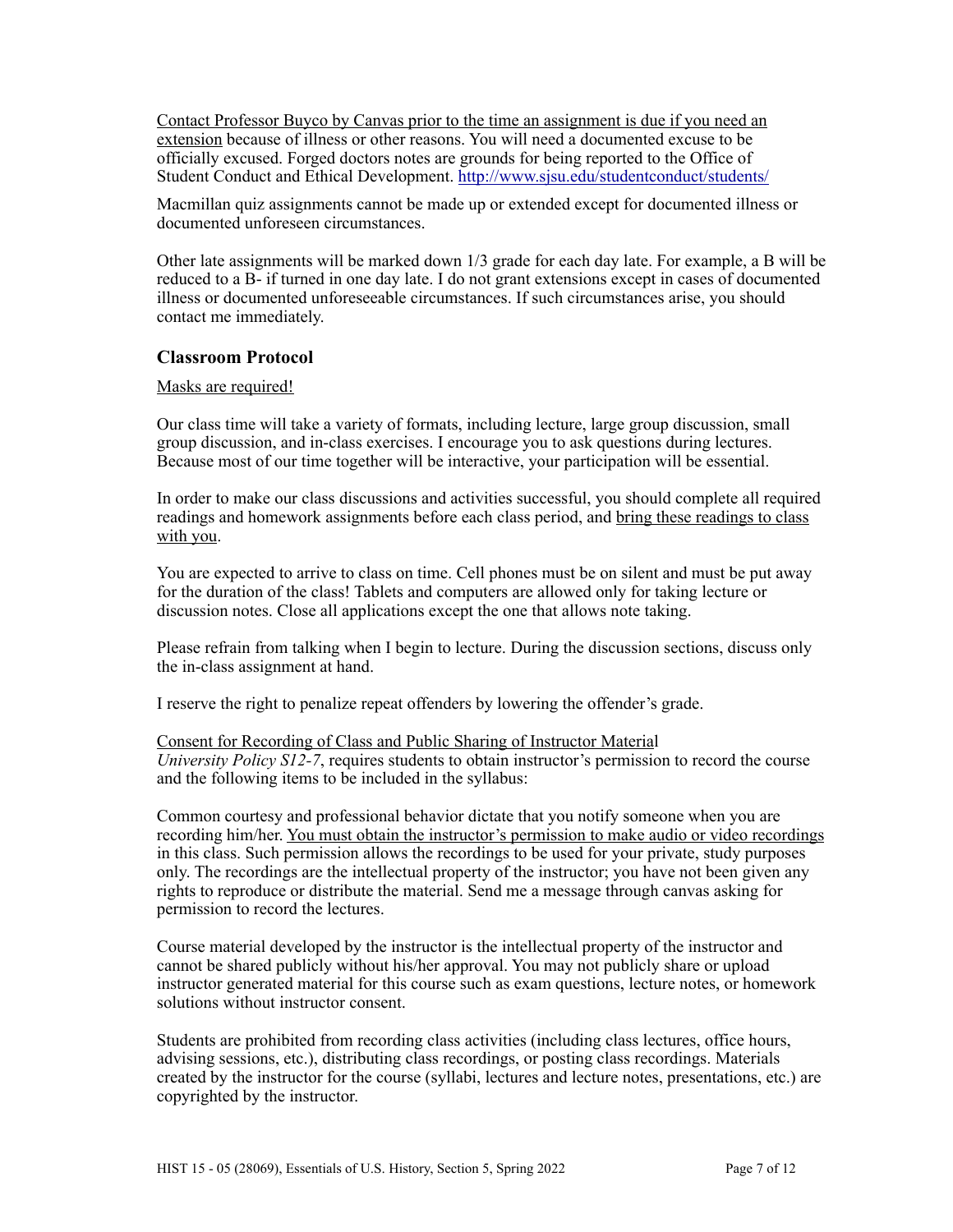*University policy (S12-7)* is in place to protect the privacy of students in the course, as well as to maintain academic integrity through reducing the instances of cheating. Students who record, distribute, or post these materials will be referred to the Student Conduct and Ethical Development office. Unauthorized recording may violate university and state law. It is the responsibility of students that require special accommodations or assistive technology due to a disability to notify the instructor.

# **University Policies**

# **General Expectations, Rights and Responsibilities of the Student**

As members of the academic community, students accept both the rights and responsibilities incumbent upon all members of the institution. Students are encouraged to familiarize themselves with SJSU's policies and practices pertaining to the procedures to follow if and when questions or concerns about a class arises. See University Policy S90–5 at http://www.sjsu.edu/senate/docs/S90-5.pdf. More detailed information on a variety of related topics is available in the SJSU catalog, at http://info.sjsu.edu/webdbgen/narr/catalog/rec-12234.12506.html. In general, it is recommended that students begin by seeking clarification or discussing concerns with their instructor. If such conversation is not possible, or if it does not serve to address the issue, it is recommended that the student contact the Department Chair as a next step.

# **Dropping and Adding**

Students are responsible for understanding the policies and procedures about add/drop, grade forgiveness, etc. Refer to the current semester's [Catalog Policies](http://info.sjsu.edu/static/catalog/policies.html) section at http://info.sjsu.edu/ static/catalog/policies.html. Add/drop deadlines can be found on the current academic year calendars document on the [Academic Calendars webpage](http://www.sjsu.edu/provost/services/academic_calendars/) at http://www.sjsu.edu/provost/services/ academic\_calendars/. The [Late Drop Policy](http://www.sjsu.edu/aars) is available at http://www.sjsu.edu/aars/policies/ latedrops/policy/**.** Students should be aware of the current deadlines and penalties for dropping classes.

Information about the latest changes and news is available at the [Advising Hub](http://www.sjsu.edu/advising/) at http:// www.sjsu.edu/advising/

# **Academic integrity**

Your commitment, as a student, to learning is evidenced by your enrollment at San Jose State University. The [University Academic Integrity Policy S07-2](http://www.sjsu.edu/senate/docs/S07-2.pdf) at http://www.sjsu.edu/senate/docs/ S07-2.pdf requires you to be honest in all your academic course work. Faculty members are required to report all infractions to the office of Student Conduct and Ethical Development. The [Student Conduct and Ethical Development website](http://www.sjsu.edu/studentconduct/) is available at http://www.sjsu.edu/ studentconduct/.

# **Campus Policy in Compliance with the American Disabilities Act**

If you need course adaptations or accommodations because of a disability, or if you need to make special arrangements in case the building must be evacuated, please make an appointment with me as soon as possible, or see me during office hours. [Presidential Directive 97-03](http://www.sjsu.edu/president/docs/directives/PD_1997-03.pdf) at http:// www.sjsu.edu/president/docs/directives/PD\_1997-03.pdf requires that students with disabilities requesting accommodations must register with the [Accessible Education Center](http://www.sjsu.edu/aec) (AEC) at http:// www.sjsu.edu/aec to establish a record of their disability.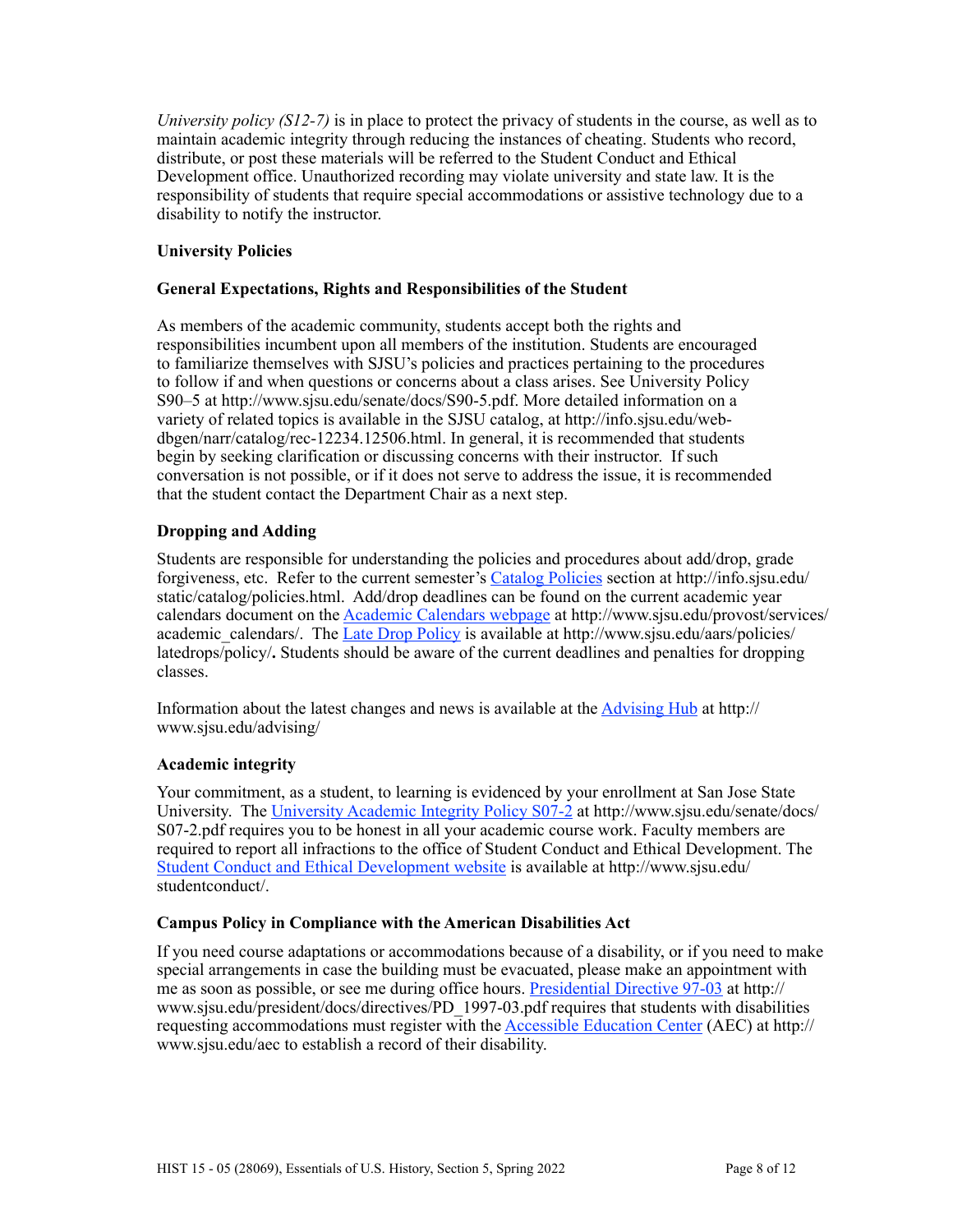### **Accommodation to Students' Religious Holidays**

San José State University shall provide accommodation on any graded class work or activities for students wishing to observe religious holidays when such observances require students to be absent from class. It is the responsibility of the student to inform the instructor, in writing, about such holidays before the add deadline at the start of each semester. If such holidays occur before the add deadline, the student must notify the instructor, in writing, at least three days before the date that he/she will be absent. It is the responsibility of the instructor to make every reasonable effort to honor the student request without penalty, and of the student to make up the work missed. See [University Policy S14-7](http://www.sjsu.edu/senate/docs/S14-7.pdf) at http://www.sjsu.edu/senate/docs/S14-7.pdf.

# **Student Technology Resources**

Computer labs for student use are available in the Academic Success Center at http:// www.sjsu.edu/at/asc/ located on the 1st floor of Clark Hall and in the Associated Students Lab on the 2nd floor of the Student Union. Additional computer labs may be available in your department/college. Computers are also available in the Martin Luther King Library. A wide variety of audio-visual equipment is available for student checkout from Media Services located in IRC 112. These items include DV and HD digital camcorders; digital still cameras; video, slide and overhead projectors; DVD, CD, and audiotape players; sound systems, wireless microphones, projection screens and monitors.

### **SJSU Peer Connections**

Peer Connections, a campus-wide resource for mentoring and tutoring, strives to inspire students to develop their potential as independent learners while they learn to successfully navigate through their university experience. You are encouraged to take advantage of their services which include course-content based tutoring, enhanced study and time management skills, more effective critical thinking strategies, decision making and problem-solving abilities, and campus resource referrals.

In addition to offering small group, individual, and drop-in tutoring for a number of undergraduate courses, consultation with mentors is available on a drop-in or by appointment basis. Workshops are offered on a wide variety of topics including preparing for the Writing Skills Test (WST), improving your learning and memory, alleviating procrastination, surviving your first semester at SJSU, and other related topics. A computer lab and study space are also available for student use in Room 600 of Student Services Center (SSC).

Peer Connections is located in three locations: SSC, Room 600 (10th Street Garage on the corner of 10th and San Fernando Street), at the 1st floor entrance of Clark Hall, and in the Living Learning Center (LLC) in Campus Village Housing Building B. Visit [Peer Connections website](http://peerconnections.sjsu.edu) at http://peerconnections.sjsu.edu for more information.

# **SJSU Writing Center**

The SJSU Writing Center is located in Clark Hall, Suite 126. All Writing Specialists have gone through a rigorous hiring process, and they are well trained to assist all students at all levels within all disciplines to become better writers. In addition to one-on-one tutoring services, the Writing Center also offers workshops every semester on a variety of writing topics. To make an appointment or to refer to the numerous online resources offered through the Writing Center, visit the [Writing Center website](http://www.sjsu.edu/writingcenter) at http://www.sjsu.edu/writingcenter. For additional resources and updated information, follow the Writing Center on Twitter and become a fan of the SJSU Writing Center on Facebook.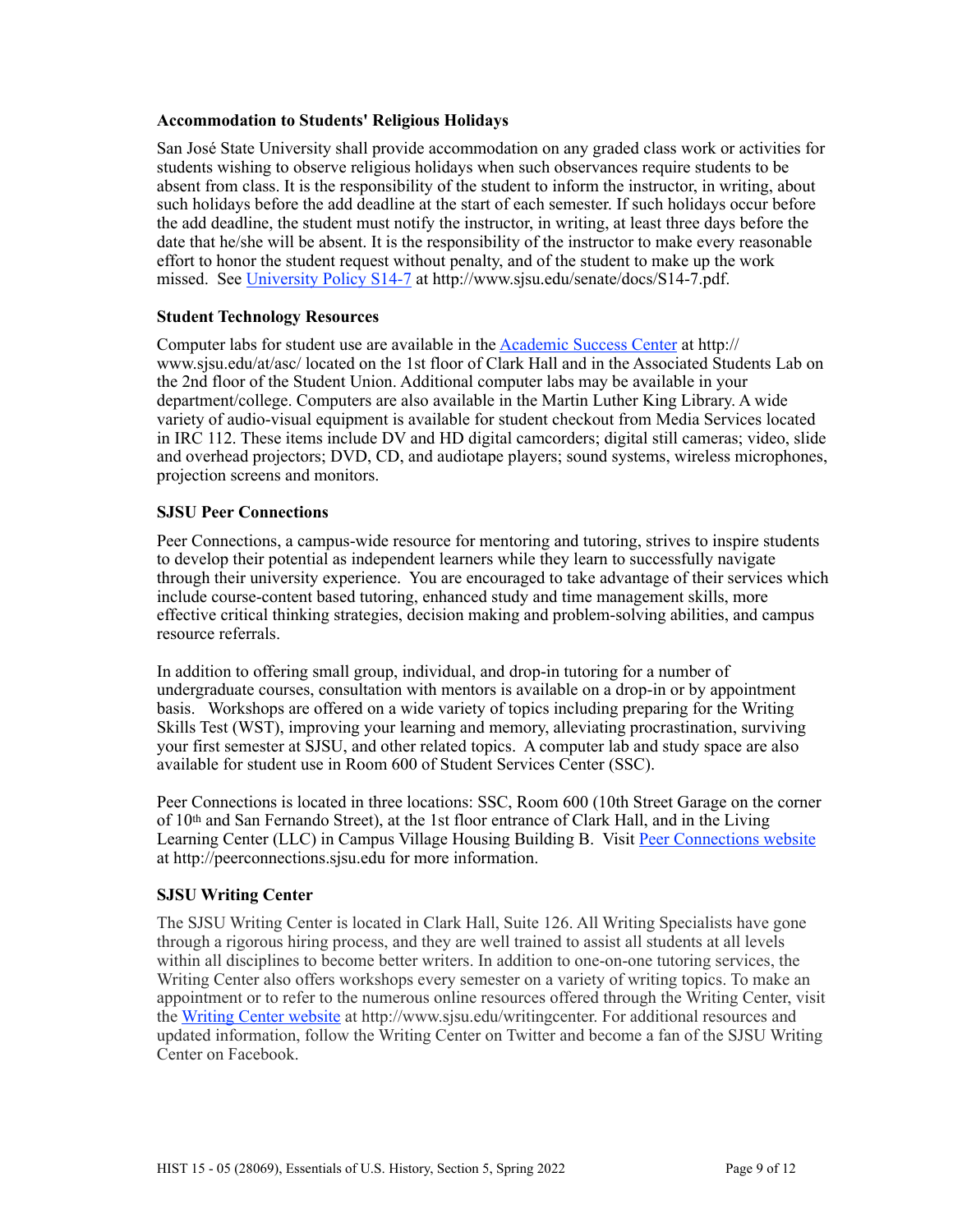# **Contacting Professor Buyco**

#### **All the information you need for the class will be available on Canvas.**

Additionally, I very rarely use MYSJSU Messaging to communicate with the class. Instead, I will make announcements on Canvas. Please make sure your Canvas notifications are set to notify you by email when I post announcements or send you Canvas messages.

**Canvas is the preferred method** of electronic communication. Because you are identified automatically, the usual business (email) formalities are waved.

I request that you **post a profile photo on Canvas**––this helps me learn who you are as a person. I will also learn your name more quickly. I will respond to your Canvas message within 48 hours.

Email

If you use have to use email for some reason, you must let me know what class and what section you are in.

Office Hours

I strongly encourage you to visit me during my office hours, (Zoom) especially now, as we are learning remotely. You are welcome to stop by for clarification on any course materials/concepts, further discussion of course topics, guidance as you prepare for upcoming assignments, questions about feedback on previous assignments, or just to check in. Please note that I do not provide reviews of material you missed due to absences (you can view the online videos, check with your classmates for notes if you are absent, or better yet, attend the Peer Connections Supplemental Instruction sessions).

# **Course Schedule**

*The schedule is subject to change with fair notice via email and in class.*

| <b>Week</b>    | Date             | <b>Topics, Readings, Assignments, Deadlines</b>                             |
|----------------|------------------|-----------------------------------------------------------------------------|
| 1              | W 1/26           | <b>Introduction</b>                                                         |
|                | F1/28            | <b>Reading/Assignments:</b> Week 1 Module                                   |
| $\overline{2}$ | $Su$ 1/30        | <b>The American Revolution</b><br><b>Reading/Assignments:</b> Week 2 Module |
|                | $M$ 1/31         | <b>Lecture/Discussion:</b> The American Revolution                          |
|                | W <sub>2/2</sub> | <b>Lecture/Discussion:</b> The American Revolution                          |
| 3              | $Su$ 2/6         | <b>Founding of the Nation</b><br><b>Reading/Assignments: Week 3 Module</b>  |
|                | M <sub>2/7</sub> | <b>Lecture/Discussion:</b> Founding of a Nation                             |
|                | W 2/9            | <b>Lecture/Discussion:</b> Founding of a Nation                             |

#### Table 2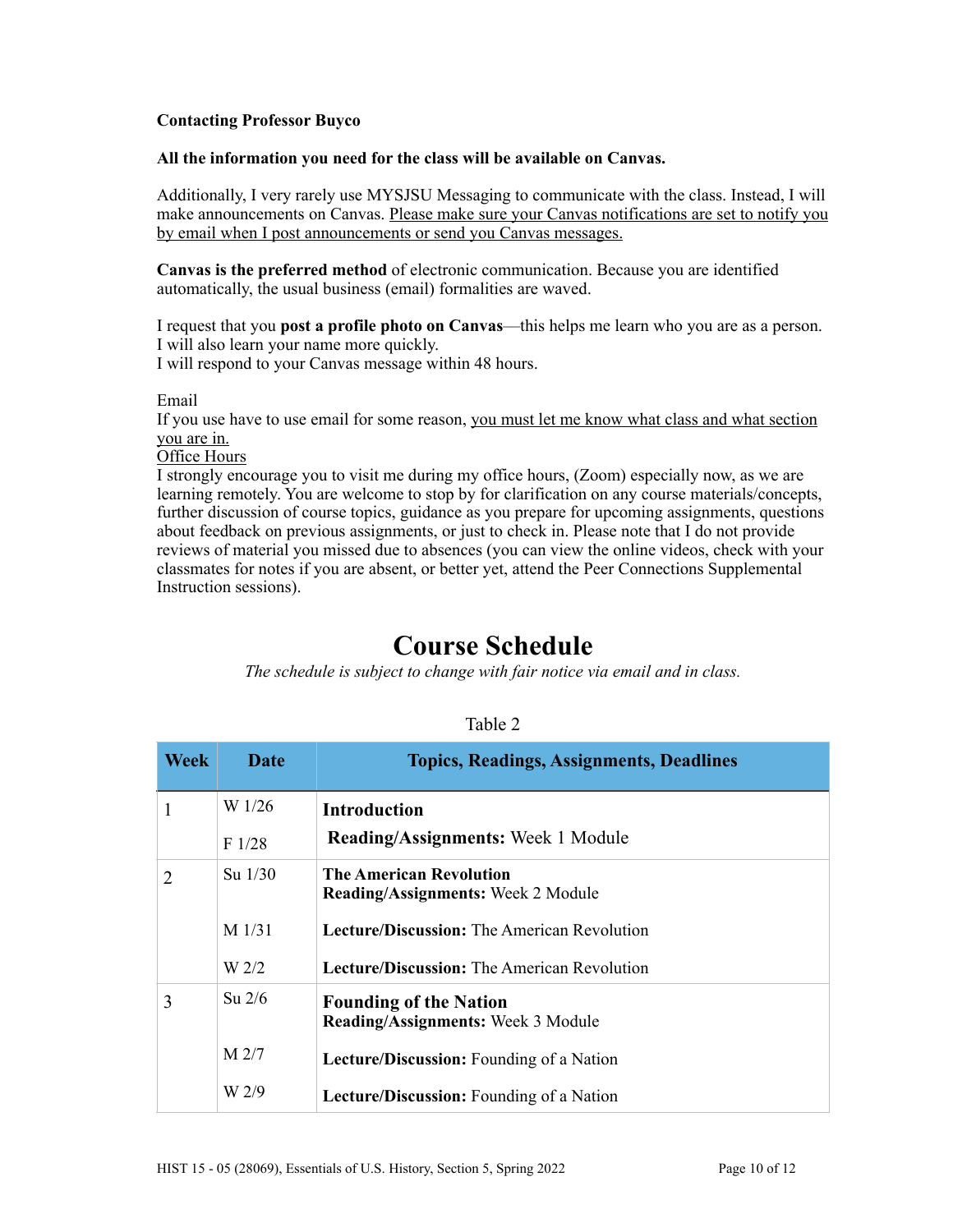| <b>Week</b>    | <b>Date</b>        | <b>Topics, Readings, Assignments, Deadlines</b>                                                   |
|----------------|--------------------|---------------------------------------------------------------------------------------------------|
| $\overline{4}$ | Su $2/13$          | <b>Securing the Republic/Market Revolution</b><br>Reading/Assignments: Week 4 Module              |
|                | $M$ 2/14           | Lecture/Discussion: Securing the Republic                                                         |
|                | W 2/16             | Lecture/Discussion: The Market Revolution, 1800-1840                                              |
| 5              | Su 2/20            | <b>Democracy in America/Reform Impulse</b><br><b>Reading/Assignments:</b> Week 5 Module           |
|                | $M$ 2/21           | Lecture/Discussion: Democracy in America 1815-1840                                                |
|                | W 2/23             | Lecture/Discussion: Abolitionism                                                                  |
| 6              | Su 2/27            | <b>Reform Impulse and Manifest Destiny</b><br>Reading/Assignments: Week 6 Module                  |
|                | $M$ 2/28           | Lecture/Discussion: Women's Movement/War with Mexico                                              |
|                | W 3/2              | Lecture/Discussion: Frederick Douglass<br><b>Quiz</b> Narrative of the Life of Frederick Douglass |
| $\tau$         | Su $3/6$           | The Civil War and Reconstruction, 1860-1877<br>Reading/Assignments: Week 7 Module                 |
|                | M 3/7              | Lecture/Discussion: The Civil War, 1861-1865                                                      |
|                | W 3/9              | Lecture/Discussion: Reconstruction, 1865-1877                                                     |
| 8              | Su 3/13            | The Gilded Age and the Progressive Era, 1877-1914<br><b>Reading/Assignments: Week 8 Module</b>    |
|                | M 3/14             | Lecture/Discussion: The Gilded Age                                                                |
|                | W 3/16             | <b>MIDTERM</b> (American Revolution through Reconstruction) Bring<br>Large, New & Clean Greenbook |
| 9              | Su 3/20            | <b>Progressive Era/WWI</b><br>Reading/Assignments: Week 9 Module                                  |
|                | $M$ 3/21           | Lecture/Discussion: The Progressive Era                                                           |
|                | W 3/23             | Lecture/Discussion: WW1                                                                           |
| 10             | $M$ 3/28-<br>F 4/1 | <b>Spring Break</b>                                                                               |